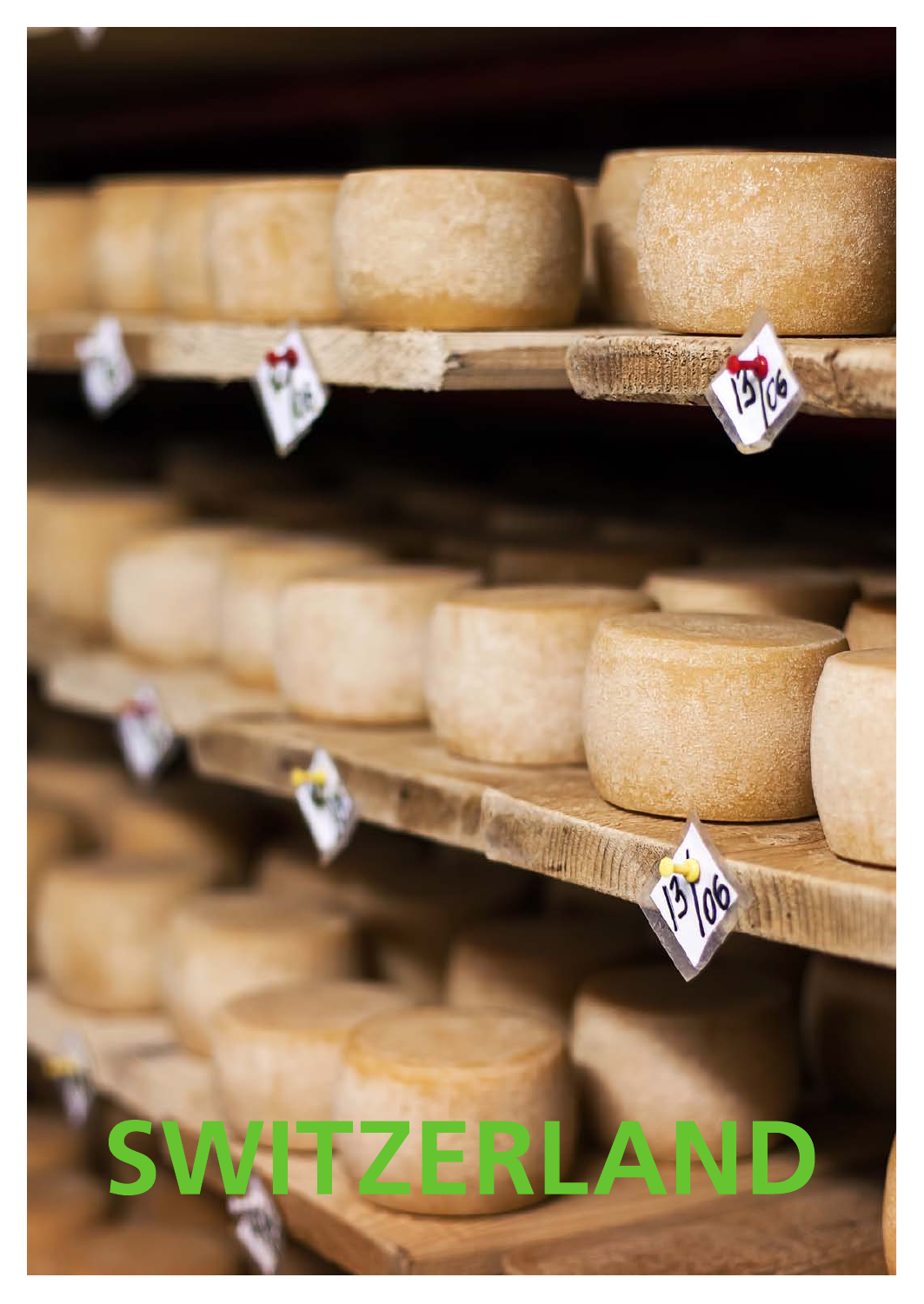# **Switzerland**



As a direct neighbour of the Federal Republic of Germany, Switzerland has links to Germany through largely sharing a common

language and is also very attractive for German companies due to its sales market and also as a location for holding companies for reasons of tax optimisation. The macroeconomic conditions in Switzerland are similar to those found in Germany and in many cases are even more favourable. Despite the perceived high-price image of Switzerland, the country is characterised by a number of innovative commercial and labour law details.

The following remarks should provide an overview of which areas within the framework of financial accounting are available for possible investors "from the big canton" (i.e. Germany, notes the editor) in our neighbouring country and which ones have interesting features.

# **Commercial law (the Swiss code of obligations)**

## **The principle in Switzerland that tax accounting should be based on commercial accounting**

In terms of commercial law, since the German Accounting Law Reform Act in 2010 Germany has more or less abandoned the authoritative principle that tax accounts are generally based on financial statements. This principle, however, is still very much followed by our neighbours: For this reason there are a number of regulations which can apply to the Swiss trade balance according to the obligation law (in Swiss "OR") for the tax balance sheet such as for inventory, receivables and at the present time the more generous ("two-thirds") depreciation is granted for fixed assets in comparison to the German commercial code. The Swiss tax authorities thereby allow the formation of hidden reserves. In practice this means that companies preparing financial statements must maintain an internal list of hidden reserves and have to list the annual net changes in the notes. Thereby items can be booked to different balance sheet positions. Depending on the business model, in comparison to Germany here it is possible to establish hidden reserves which can be partly substantial as permitted by conservative balance sheet rules. This is allowed by the Swiss financial authorities.

### **Flexibility with financial accounting**

The percentage of completion (POC) method, usually only allowed by the Anglo-American financial accounting standards which under certain conditions allows long-term manufacturing companies to realise profits already before so-called acceptance, is recognised by the Swiss obligation law in keeping with IFRS which means that here if the required conditions are met then valuation differences can be avoided. Such a possibility is only available to a limited extent under German commercial law as far as "partial realisation of profits" can be represented.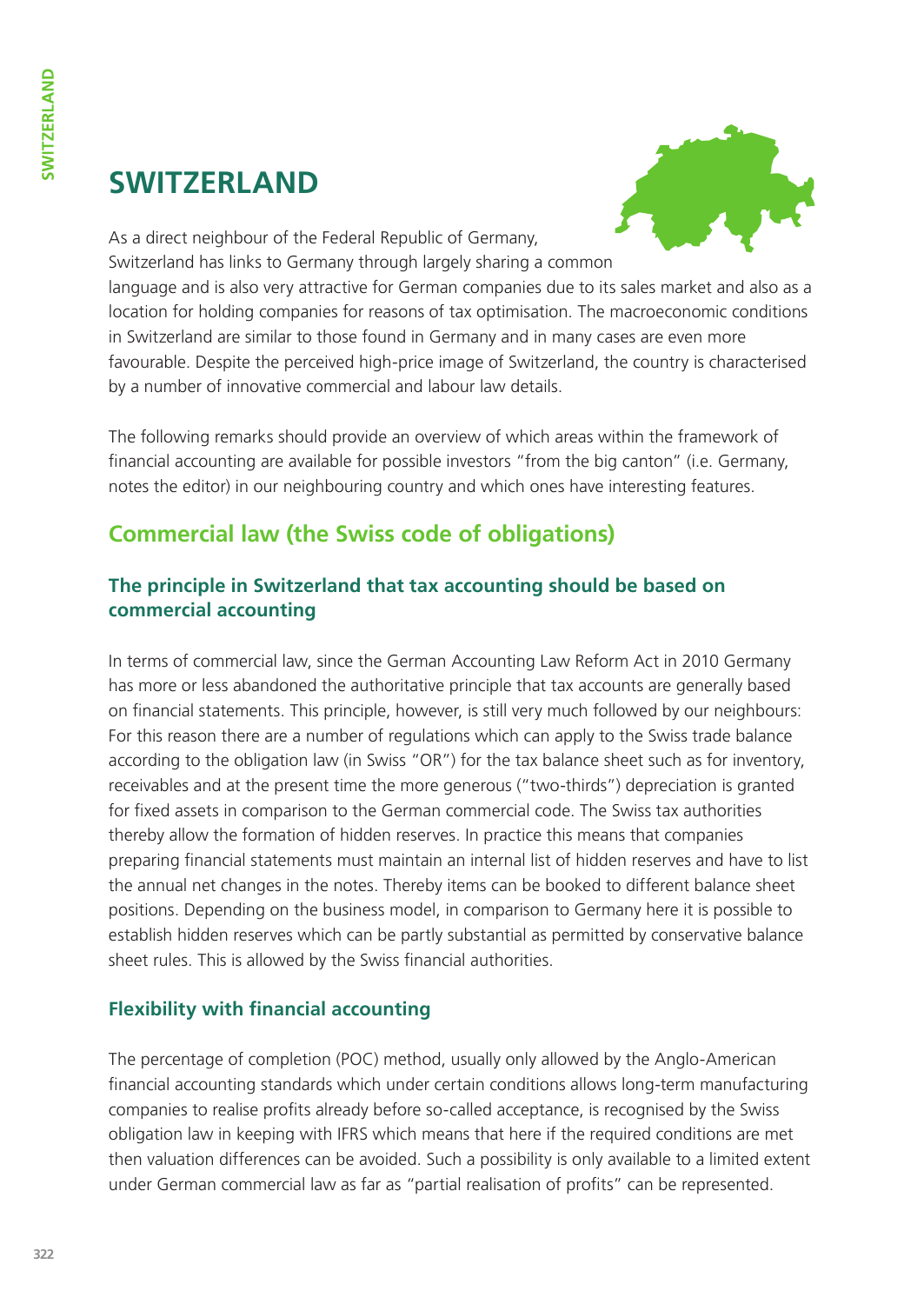### **Restrictions with interim dividends**

In many cases and countries there is a possibility that, for example, a German parent company can in advance, i.e. prior to the balance sheet date, request an interim dividend for example from a domestic subsidiary. This is not possible with Swiss subsidiaries. The financial statement must be approved by the shareholders' meeting and only then is it possible to approve an ordinary dividend paid to the shareholders or parent company. It is therefore recommendable if required as a bridging measure to conclude an intercompany loan agreement with the German parent company in order as required to provide the necessary liquidity at short notice to the parent company.

### **Comfort letter from foreign parent company in favour of a Swiss subsidiary**

From the viewpoint of the parent company, this type of declaration is usual and widespread and in particular if the case in question concerns the founding of a new or start-up company which at the begin of its operations has not yet been able to generate a profit. In such cases in many countries in order to secure the status of a going concern the affected subsidiary receives a supporting comfort letter from the parent company which satisfies the requirements necessary to continue company operations.

Depending on the nature of the comfort letter, the parent company or group parent undertakes to guarantee the continuation of the subsidiary whether this is achieved through the provision of liquidity or through other measures. The advantage is that such a declaration made by the parent company in the first instance due to its commitment character need not require an immediate outflow of liquidity. In Switzerland these declarations are in principle and in particular when they are made by foreign shareholders not sufficient and are therefore in the case of a statutory audit requirement are considered in a critical light by the Swiss auditors.

#### **Financial accounting for start-up costs**

In future, start-up costs, capital increase costs and organisation costs may no longer be capitalised. From a tax point of view they are deemed to be a part of business expenditure. The extraordinary depreciation required according to commercial law of existing capitalised start-up costs, capital increase costs and organisation costs at the time of the first application of the new financial accounting law is regarded under tax law as business expenditure. In this respect, the Swiss obligation law conforms to international practice.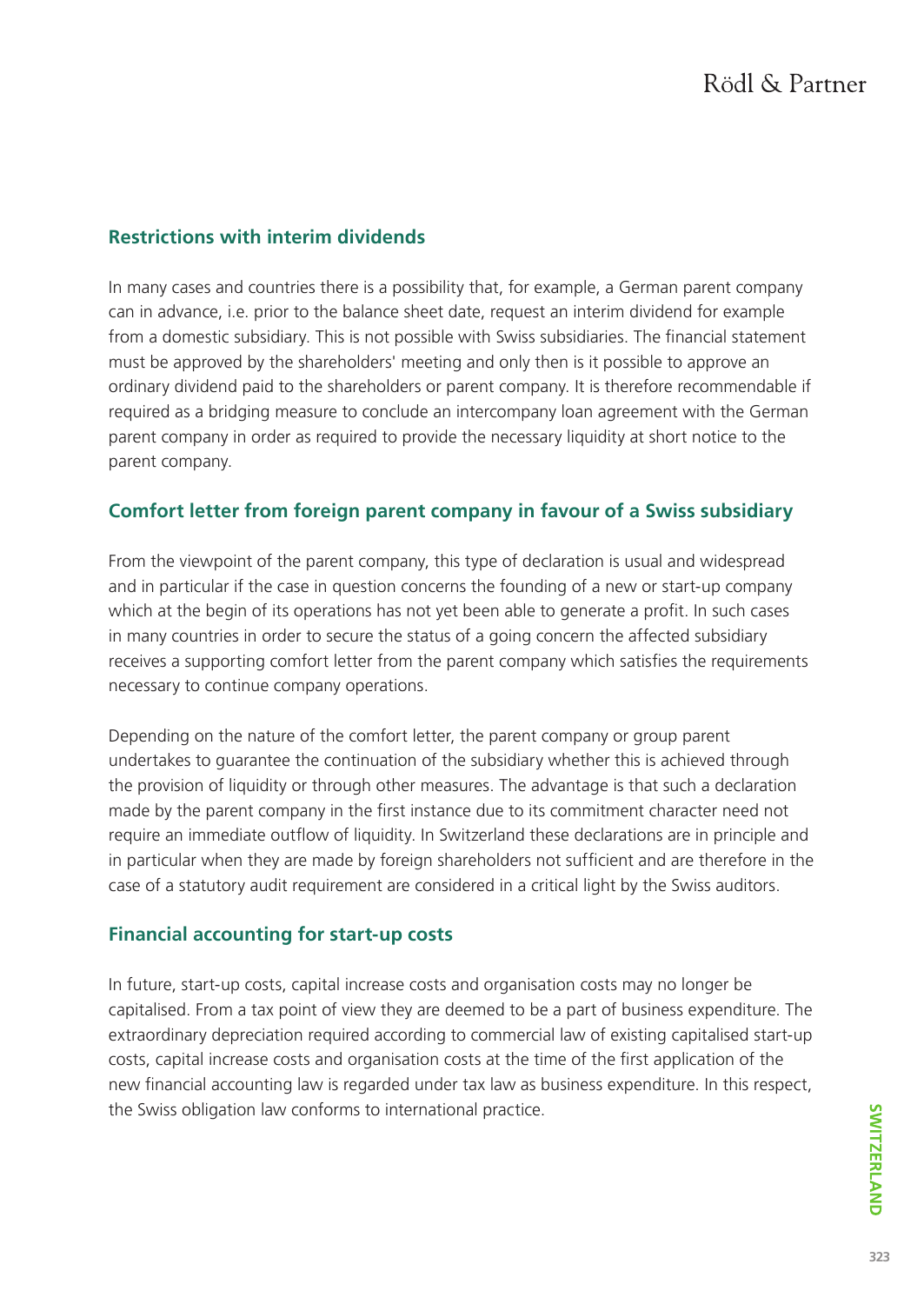### **IFRS for German medium-sized "Mittelstand" companies and Swiss GAAP FER**

While in the European Union after a long period of preparation a decision was finally taken in 2009 to adopt a standard for small to medium-sized enterprises (SME), the Swiss had introduced the pioneering Swiss GAAP FER as early as 1984 to a counterpart to Swiss obligation law and full implementation of the international financial reporting standards (IFRS).

While the Swiss obligation law primarily seeks to protect the creditor, the Swiss GAAP FER seeks to communicate a true and fair view of the assets, finance and income of the company. This therefore primarily satisfies the requirements of the potential recipients (e.g. banks, investors, etc.). Compared to other standards (IAS/IFRS and US GAAP) the Swiss GAAP FER impresses through simplicity, but is still able to set a good standard to provide figures which are accepted by the potential recipients.

The advantages of the Swiss GAAP FER are:

- › Low complexity
- Standard recognised by shareholders and lenders
- Basis for the management of enterprises
- Expenses for adjustment remain reasonable
- Swiss regulations which correspond to the local expectations
- Application also possible for consolidated accounts.

The following provides a short overview of the framework of the Swiss GAAP FER:

The Swiss GAAP FER focuses on the financial accounting of small to medium-sized organisations and company groups in Switzerland. Small organisations have the possibility of only applying the framework and selected core standards. Medium-sized organisations are obliged to adopt the core standards and the remaining SWISS GAAP FER regulations.

The following are criteria for the application of the core standards:

- › A balance sheet total of 10 million CHF.
- An annual turnover of 20 million CHF.
- An annual average of 50 full-time workers.

If two of the criteria in two consecutive years are not exceeded, the organisation may apply the core standards.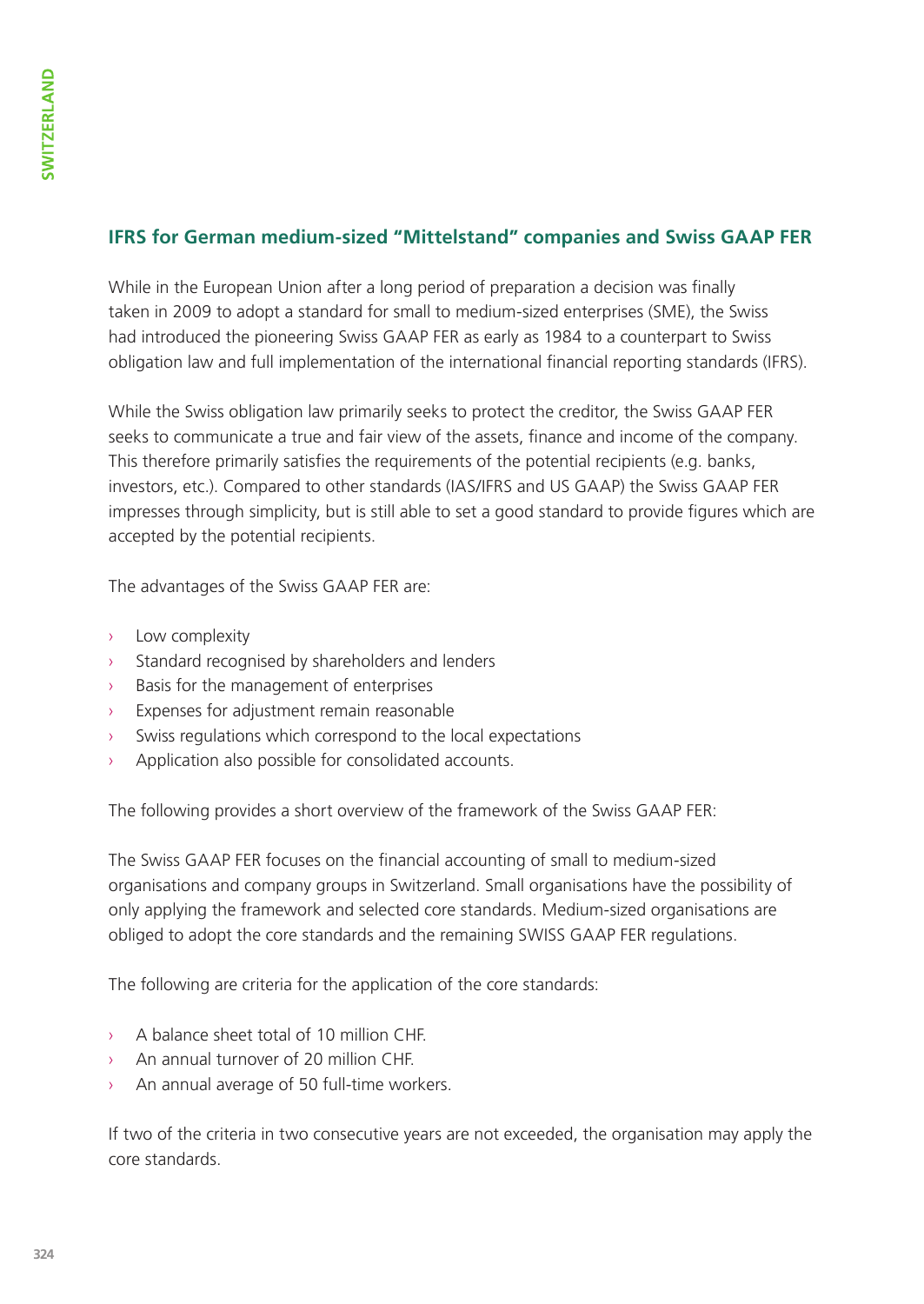Certain publicly listed companies in Switzerland (only domestic standard, not the standards for investment and real estate companies) may apply SWISS GAAP FER, i.e. in these cases the regulations of the IFRS are not mandatory.

### **Disclosure**

As far as a non-publicly listed group with parent company in Switzerland is subject to the preparation of group accounts there, these Swiss group accounts are not subject to disclosure. In the absence of an exemption regulation, German integrated sub-groups or companies on the other hand then have to do this in Germany.

# **Auditing**

### **Audit scope: limited audit vs. regular audit in comparison to Germany**

In contrast to Germany in Switzerland there is no legal regulation under obligation law with regard to the special audit scope of a "limited" audit.

This is a limited statutory examination according to an internal audit reference manual or standard.

This Swiss peculiarity can best be compared with the regulations of the accounting standard 900 of the Institute of Public Auditors in Germany whose subject matter consists of the "review of annual financial statements".

Furthermore, not all of the financial statements are subject to a statutory audit requirement, whereby if there are less than ten employees there is the possibility of an opt-out, i.e. the right to dispense with an audit.

In order to increase trust in the information contained herein there is the possibility of having a critical appraisal made on the basis of a plausibility assessment of an auditor.

In the following situations this is in principle possible:

- Published quarterly reporting or for example prior to a public listing where the effective date is more than four months after the last annual financial statement or consolidated financial statement.
- $\rightarrow$  Small companies not subject to a statutory audit requirement where the shareholders and the company management are not identical.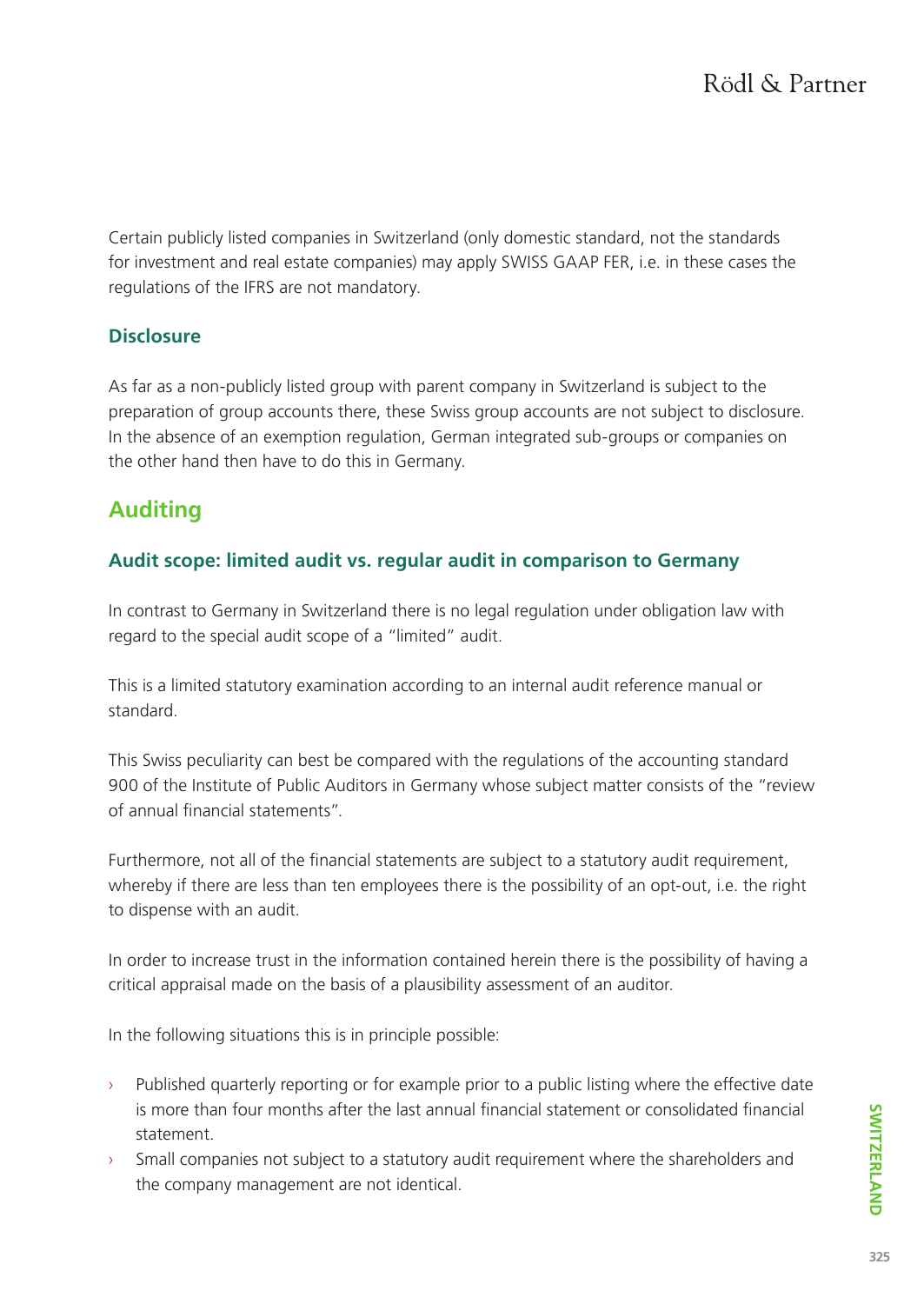In this case the type and scope of the audit actions are usually less demanding than the execution of an audit of the annual financial statement and are therefore associated with lower costs.

Although the review does not replace the legally prescribed audit of the annual financial statement, it does offer the possibility – depending on its orientation and assignment – of providing a certain security with regard to the significance of an annual financial statement or interim statement.

This is of particular interest for:

- $\rightarrow$  annual financial statements of companies not subject to a statutory audit requirement (e.g. small joint stock companies) in order to obtain a certain degree of security regarding the annual financial statement,
- subsidiaries which have to be included in consolidated accounts,
- the audit of reporting packages, and
- the audit of individual balance sheet positions for shareholders or bank.

The conditions for a regular audit which is comparable to a statutory audit of the financial statement in Germany are such that in Switzerland a regular audit is mandatory when two of the following variables are exceeded in two consecutive financial years:

- › a balance sheet total of 20 million Swiss francs,
- sales revenue of 40 million Swiss francs or
- an annual average of 250 full-time employees.

### **Special bodies of the audit authorities**

In contrast to other jurisdictions, in Switzerland, for example, with the joint stock company the audit expert (not only the audit expert, but also the auditor or just simply the audit authority) is a "body" of the company in a similar way as the board of directors and shareholders' meeting. The audit authority of a Swiss company must therefore be selected in the course of a shareholders' meeting and registered at the competent registry office with presentation of the nomination acceptance declaration. The audit expert of a company is also officially published in the commercial register.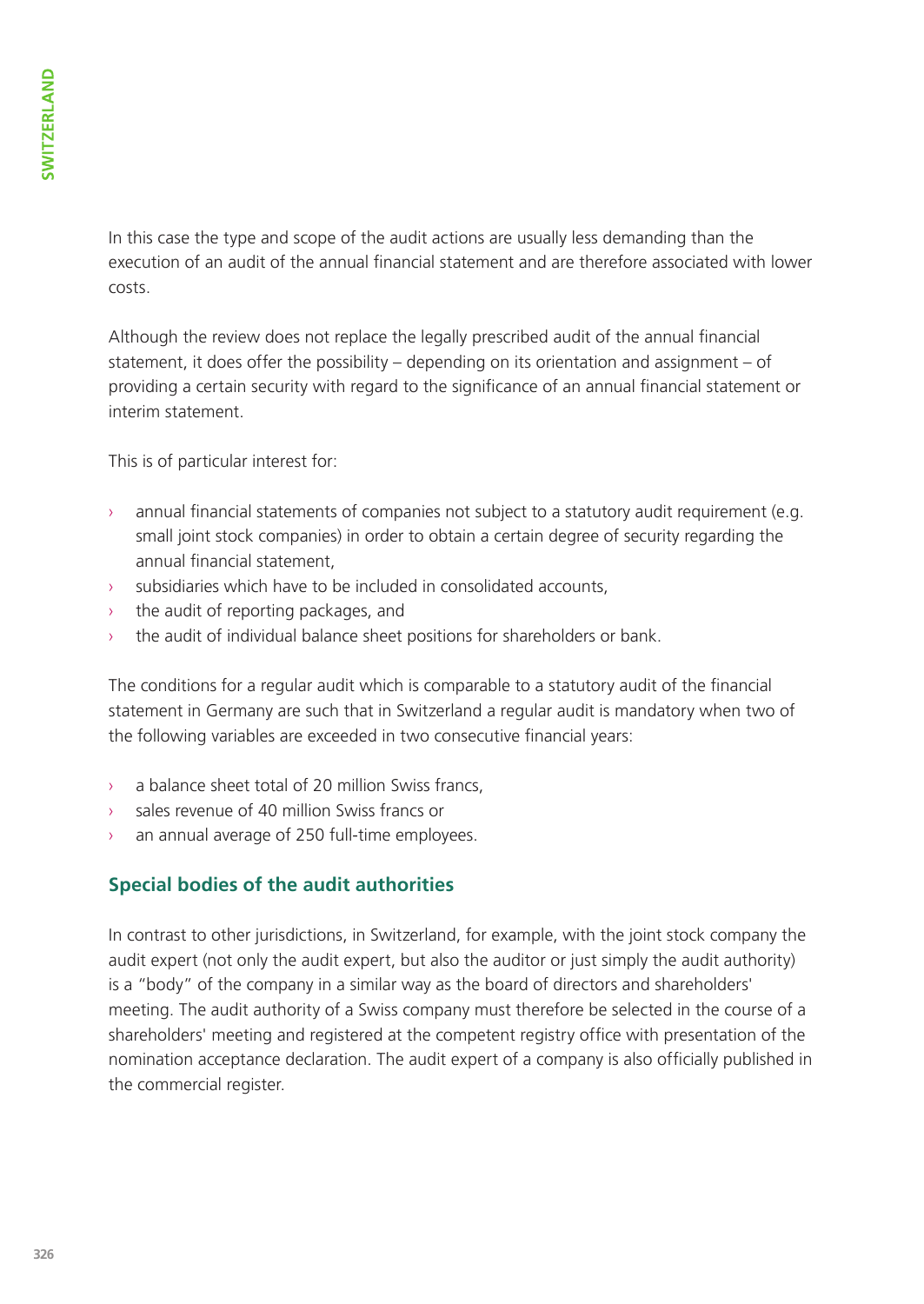# **Practical themes under labour law**

In a number of cases, Swiss labour law is regulated differently to the labour law in Germany. The following describes a number of differences between the respective regulations of the two countries.

### **Working time**

The average weekly working time in Switzerland is 40 hours. The work is usually carried out on the five weekdays. A maximum of two overtime hours can be made per day. Overtime hours must be converted into free time. If this is not possible, the overtime hours must be remunerated with an increase of 25% over the normal wage (for overtime hours this 25% increase can be removed in a contract, but not, however, overtime hours which exceed the weekly maximum working time. The weekly maximum working time for office personnel, technical employees and sales personnel amounts to 45 hours and 50 hours for all other employees).

### **Wage payment in case of sick leave**

If an employee is sick or has an accident, the employer is obliged to continue payment of the wages if the employment relationship is older than three months or if the employment contract is for a fixed term of more than three months. In the first year of service the wage must be paid for three weeks further and after that for a "reasonable further period". In the course of legal interpretations over the years different practices have developed. As a result, today there are in particular the Bern, Zürich and Basel scales. It is therefore recommended as required to already fix the amount of sick pay to be paid in the employment contract, or alternatively sick pay insurance can be taken out.

### **Notice of termination of the employment contract**

In Germany, in all cases where companies have more than 10 employees there has to be a reason for termination, including for a "standard" notice of termination, which is frequently referred to as "for operational reasons". In this case the social selection procedure must be observed, i.e. the company must cancel the employment of someone which in terms of social aspects including family, age, duration of the activity or severe disability requires the least safeguarding. This selection is difficult and as a result many notices of termination can be contested. In Switzerland there is no comparable regulation. The employer does not require a reason for a "standard" notice of termination. It is only necessary to observe the termination date (end of the month) and the notice period (see below). There are only a number of reasons where the law does not allow notice of termination such as in the case of a pregnancy.